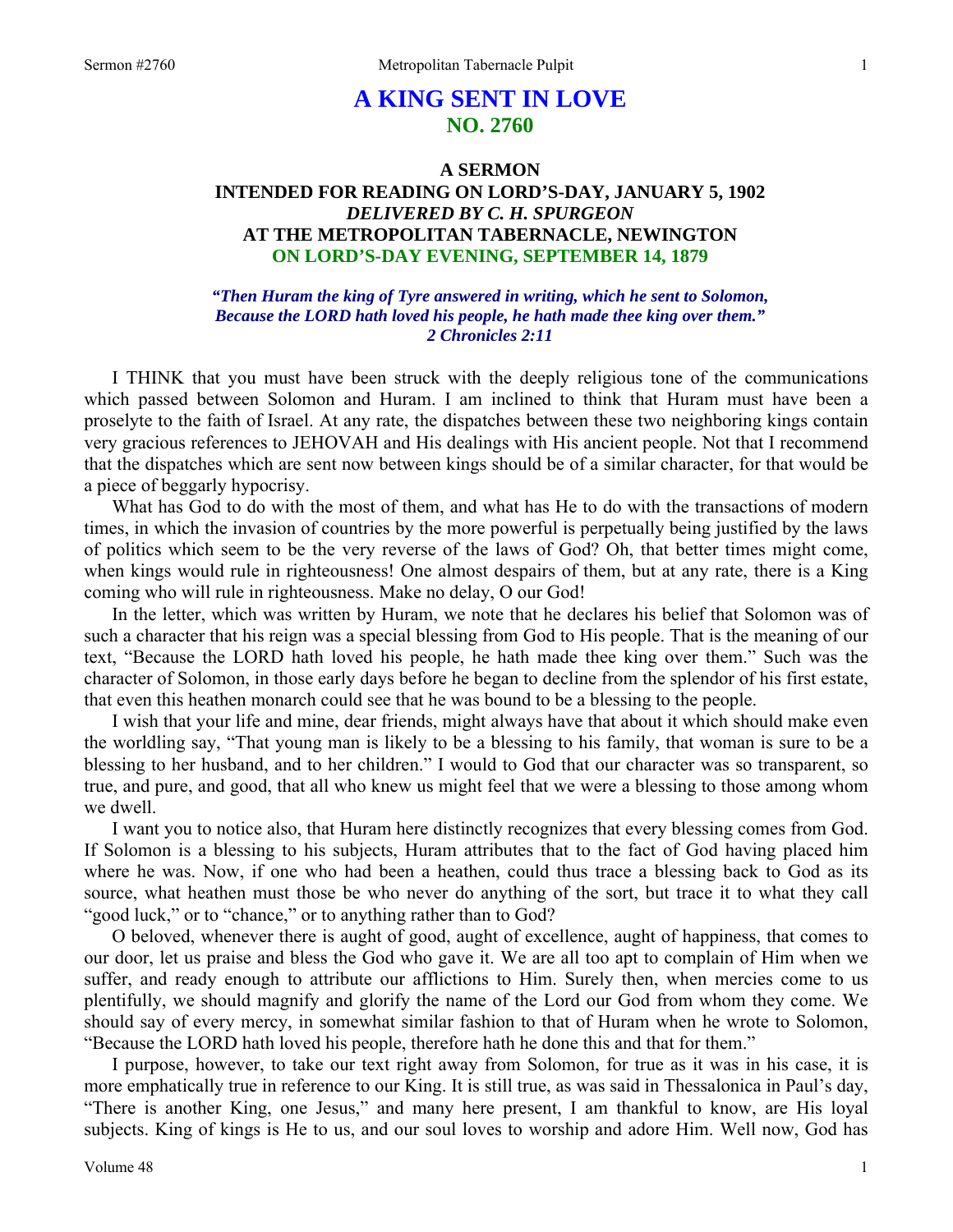been pleased to make Christ our King, so my text shall run thus, "Because the LORD hath loved his people, he hath made Jesus to be King over them."

**I.** That shall be our first division—THE LOVE OF GOD HAS MADE JESUS TO BE OUR KING.

If we believe that, does it not prove that *we do not regard the dominion of Jesus Christ as any burden whatsoever?* It is a proof that, in our esteem, His yoke is easy, and His burden is light. Those who look on from the outside say, "We would rather be perfectly free—free thinkers and free livers," and when they hear any one of us say, with the psalmist, "O LORD, truly I am thy servant; I am thy servant, and the son of thine handmaid: thou hast loosed my bonds," they feel that they do not want to share any such servitude with us.

But we are living and truthful witnesses to the fact that we do not look upon the rule of Christ over us as any hardship. On the contrary, we take delight in it, we trace it to the love of God, not to His anger, not even to His justice, or to any necessity that may constrain Him, but to His infinite love, and to His gracious thought that He could not do any better thing for us than to give us Jesus Christ to be our King; and we devoutly thank and bless the Lord this day, that He has set Him over us, to rule us, and to have dominion over our spirit, soul, and body, henceforth and forever.

But beloved, *there was an urgent necessity that we should have Jesus as our King*. We are such poor creatures that we cannot live without some form of rule and government. Men have tried to live in anarchy, but their experiment has proved to be a disastrous failure. Think of the French Revolution at the end of the eighteenth century, and see what awful abominations resulted from it. A den of tigers all let loose upon one another would be peacefulness itself compared with a mass of men living without any law or order. We are such creatures that we need to be under authority of some kind.

God has frequently compared us to sheep, but what can sheep do without a shepherd? I do not know that there has ever been a discovery made of really wild sheep anywhere. There are certain wild animals that are somewhat like sheep, but sheep like those with which we are familiar—what shiftless, hopeless, helpless, defenseless creatures they would be without a shepherd! They would soon die out altogether if it were not for man.

The rule, and leadership, and kingly shepherdry of man are good for sheep, and Christ's rule is absolutely necessary for His sheep. We are His people, and the sheep of His pasture, if we have believed in Him, and we as much need Jesus, our Shepherd-King, as the sheep need their shepherd. If you demur to that figure, let us think of ourselves under a higher aspect. As many of us as have been born again are the children of God.

Now, a family without rule—I venture to say very boldly, is not a happy family. Children who are always allowed to do just as they like, will very soon be exceedingly unhappy. A father's gentle sway over the various members of the household, which is, I take it, the first type of kingship, is absolutely necessary for their good, for disorder soon breeds unhappiness, envy, strife, malice, and all kinds of evil. Every house needs to have a *"house-band"* to keep it together.

Every family needs to have someone as its head, every thinking person feels that it must be so, and therefore, how thankful we ought to be that our glorious God, seeing that His own brightness unveiled might have been too much for our feebleness, has given us His Son, "whom he has appointed Heir of all things," and made Him to be the firstborn among many brethren, that He might sweetly rule the whole household! Because the Lord loved His people, therefore He gave Jesus to be King over them.

Further, *this fact tends greatly to our happiness*. It is not merely a matter of necessity, but over and above that, it makes us exceedingly happy to have such a King as Jesus is. Just suppose, for a moment, that we, the people of God, were left without any law or ruler. Well, my brethren, in such a case as that, we would not know what to do, we might wish to do what was right, but we would not know what right was. I am sure we must all desire to be guided by God, for we feel unable to guide ourselves, and we dare not trust the best earthly guide. So it is a mercy that we have a King to whom we can refer all difficult cases, and who will guide us with His eye.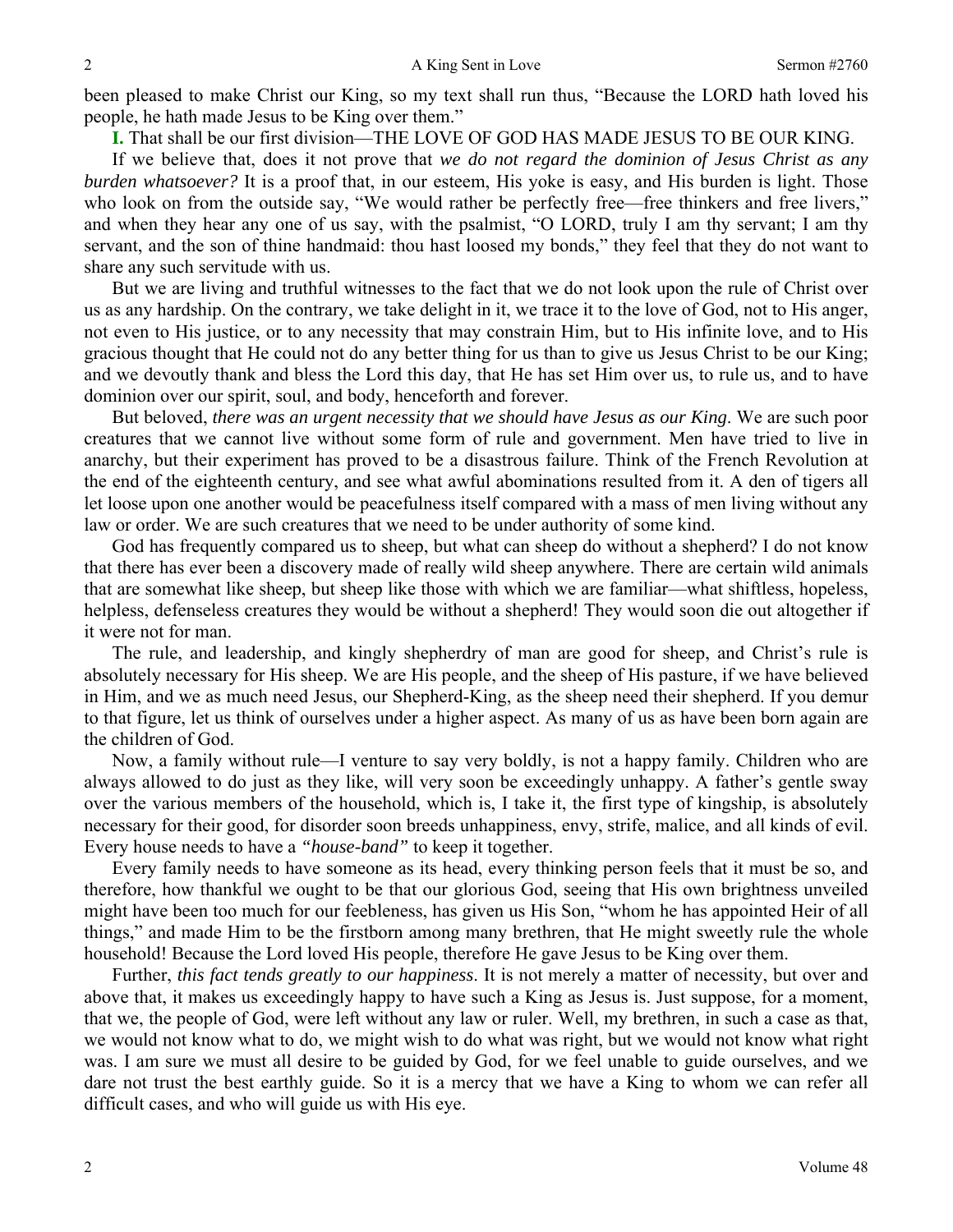Why, even if I were conscious of having done right, yet if I had no Ruler and Law giver, whose infallible Word would assure me that I had done so, I should always be in a fidget about it. I should be anxious to know whether I had made a wise choice, or not—whether I might not, after all, have put bitter for sweet, and sweet for bitter.

When a man is his own ruler, he has all the responsibility of what he does, but when we implicitly obey Christ's command, we are not responsible for the result of our actions, that rests with Him who gave us the command. If, in doing right, we meet with trouble—if we have to suffer persecution—if the reward of virtue does not reach us in the present, yet we have the comfort that we did what Jesus told us to do. We did what our King commanded, so the responsibility of it must rest with Him. This is always a sweet feeling and much to the ease of such poor minds as ours are.

"Well," says one, "I like to be my own master." Yes, and that involves two things, first, you have a very bad master, and next, your master has a fool for his servant. But he who takes the Lord Jesus Christ as his Master will be rightly and wisely guided, and hence arises the comfort of such a relationship.

But to my mind, the bliss of being under the dominion of Christ lies *in the character of Christ*. As I must have a master, let me have the Christ of Bethlehem—the Christ of Nazareth—the Christ of Calvary—the Christ of heaven. If I must submit my mind and will to another—and surely I must do so, or else I must submit it to the imperious domination of my own lusts and passions, which is the worst slavery in the whole world—if I must have a king, let it be Jesus Christ, whose head was once crowned with thorns.

For, my brethren, in Him we have all the wisdom of Solomon, and infinitely more. He will rule and guide us wisely. To err is human, yet He never makes any mistakes, His rule and guidance are infallible.

There is also united with this wisdom, unlimited power, for where Christ rules, He is able to protect. He can put forth the might of omnipotence, His decrees and proclamations shall never be wasted words.

All power is given unto Him in heaven and in earth. Though He sometimes leaves His subjects to suffer in this world, (they must have tribulation, for they have to carry the cross after Him), yet He could deliver them in a moment if He pleased, for there is nobody, above or below the sky, who can successfully withstand the almighty power of the Christ of God. Happy are the people who have so wise and strong a King as He is.

But then, with this wisdom and strength, He is also gentle. Was there ever such a gentle man, and such a gentleman, as He was? Who would not gladly serve Him who suffered the little children to come unto Him, and would not let His disciples forbid them to come? Who would not willingly serve Him who sat upon the well at Sychar to talk with the poor sinful woman till He had won her soul, and made her into a zealous and successful home missionary? Who would not freely serve Him to whom publicans and sinners drew near, that He might woo them, with tender love, to forsake their sins? He is truly and divinely royal, but He is also, as the children are taught to say—

#### *"Gentle Jesus, meek and mild,"—*

so affable, generous, humane, benevolent, gracious, Godlike—that, to be enlisted beneath His banner is to serve One who is indeed a Standard Bearer among ten thousand, yea, He is altogether lovely. We are not ashamed to be the servants of the Lord Jesus Christ. There have been some kings and princes whom a man might well be ashamed to serve, to have anything to do with such loathsome creatures as some despots are, would make a stain upon anyone's character, but to come beneath the blessed servitude of Christ, is to be honored indeed. The meanest scullion in His royal kitchen has more real glory than all the peers of the realm put together if they have not entered the service of our gracious King.

Further, this blessed King not only commends Himself to us by His character, but also *by His relationship to us*. Surely it was because the Lord loved His people that He made Him to be King over them who is their Brother, for Jesus is our Brother. He was in all things made like unto His brethren, and while upon the earth, He was tempted in all points like as we are, but—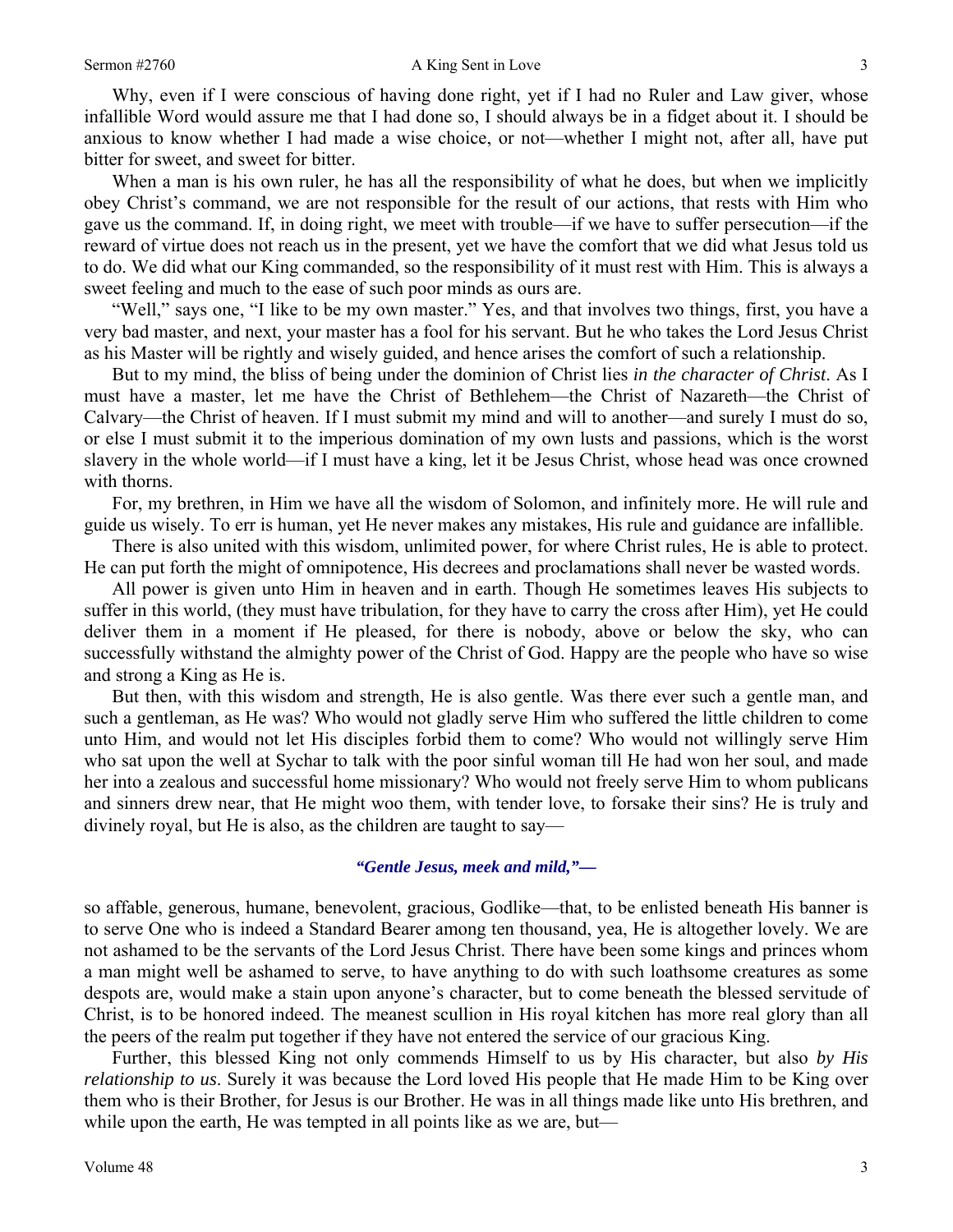#### *"Now, though He reigns exalted high,"—*

He is still our Brother, and He is not ashamed, even in heaven, to call His people His "brethren"—

*"Though now ascended up on high, He bends on earth a brother's eye; Partaker of the human name, He knows the frailty of our frame.* 

*Our fellow sufferer yet retains A fellow feeling of our pains, And still remembers in the skies, His tears, and agonies, and cries."* 

He also comes, if possible, nearer than that, for He is our Husband—married to every believing heart, united with us in a conjugal union which never can be broken by divorce. Christ is the heavenly Bridegroom, and each believing soul is His bride, as the whole church of the redeemed is the bride, the Lamb's wife. I may say to each believer, in the words of the forty-fifth psalm, "So shall the King greatly desire thy beauty: for he is thy Lord; worship thou him."

He not only reigns over us, but He loves us with such love that He even died for us; what other monarch ever did that for His subjects? You have seen the portraits of kings holding the globe and the scepter in their hands, and wearing a crown, perhaps adorned with a wreath in token of their victories, but when our King puts on His royal regalia, when He comes forth in His coronation robes, I will tell you what are the chief ensigns of His sovereignty, the tokens of His universal dominion. They are the wounds in His hands, and in His feet, and in His side. He deserves to be our King, and we delight to say to Him—

> *"Thou hast redeem'd our souls with blood, Hast set the prisoners free: Hast made us kings and priests to God, And we shall reign with Thee."*

Truly, none who really know our Lord Jesus Christ can refuse to rejoice that the Father has so loved His people as to set the Savior, who did redeem them, to be King over them henceforth and forever.

I think I have said enough upon that point, so I will now turn to another side of the subject. Just to refresh your memories, I remind you that the first division was, that the love of God has made Jesus our King.

**II.** Now we will shake the kaleidoscope, and then we shall see the same truth presented to us under another aspect—IT IS THE LOVE OF GOD WHICH HAS MADE US TO BE THE SUBJECTS OF KING JESUS.

There is love in the selection of the King who has been chosen for us, and *there is love also in the choice of His subjects*. It was certainly divine love which made a choice of Israel to be the subjects of Solomon, because, if God meant to make a great king, and a wise king, with wide dominions and vast influence, it was a very singular thing that He should choose the land of Israel to be the country over which Solomon should rule in such glory.

Palestine was a poor, miserable little country, a very small district to be the center of so much splendor. And the people were not very numerous, and they were very poor. Only a little while before, they had been downtrodden by the Philistines. David, Solomon's father, had only just rescued them by the skin of their teeth from being slaves to the Philistines, and before that, they had been perpetually harried by all the neighboring nations, so that they never had any settled peace, yet it was this little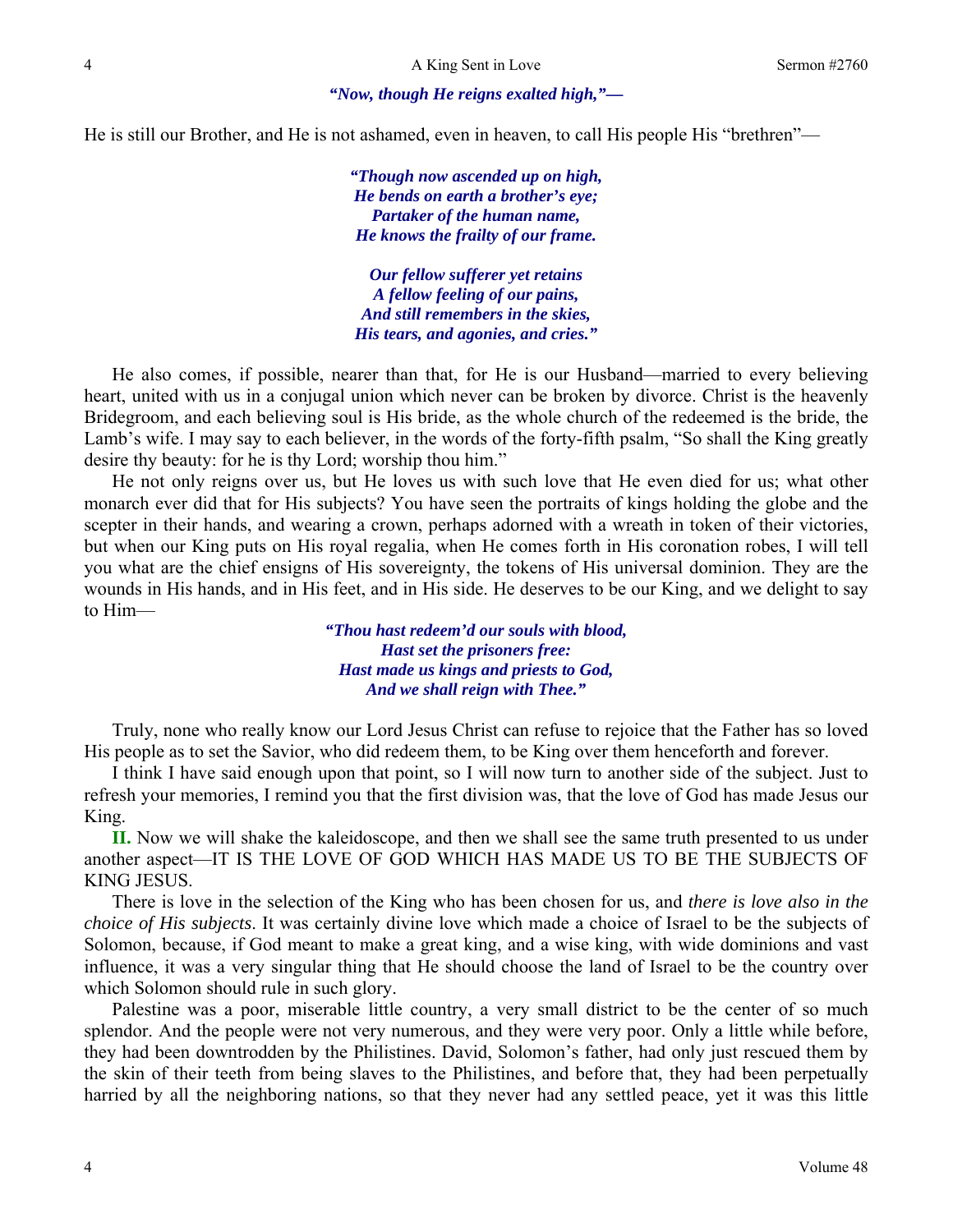#### Sermon #2760 **A King Sent in Love** 5

paltry nation that God chose to be ruled over by Solomon, to give it a name, and make it a leading nation on the face of the earth.

Well now, beloved, what are we who have been chosen to be God's people? What are we that ever Christ should ever rule over us? Surely, if He wanted to exercise dominion, He might have chosen the kings, and queens, and lords, and dukes, and the fine folk of earth, but you know how it is written, "Not many wise men after the flesh, not many mighty, not many noble, are called: but God hath chosen the foolish things of the world to confound the wise; and God hath chosen the weak things of the world to confound the things which are mighty; and base things of the world, and things which are despised, hath God chosen, yea, and things which are not, to bring to nought things that are: that no flesh should glory in His presence."

Not even to the wise and prudent has He revealed the truths of His kingdom, but He has revealed them unto babes. "Even so, Father," said Christ, "for so it seemed good in thy sight." Surely it was because the Lord loved us that ever He put us under the dominion of Christ that He might rule over us!

More than that, these people of Israel began with Solomon by a rebellion. You know how, all through the reign of David, they were continually kicking against his rule. He had saved them from the Philistines, yet at one time, they set up Absalom in opposition to him, and at another time, another pretender would come forth, and they would follow him, for they seemed to wish to get rid of their best friend and deliverer.

Even when David was near unto death, and Adonijah proclaimed himself king, Joab, and Abiathar, and many of the people followed him, so that Solomon's reign began with rebellion, yet he was set up as king over these traitorous and disloyal people, and what a mercy it is for us, who used to be rebels against our King, that the Lord Jesus Christ ever admitted us under the sway of His scepter!

I need not go into the details of what we used to be, it will bring tears to the eyes of some of us if we only think of what we once were. Lord, what a rebellious wretch was I! Many here had to fight against conscience, to fight against everything that was good, in order to remain as they were, yet they did remain as they were until the Lord so loved them that He subdued them by His grace, and brought them to His feet. With love almighty He came to them, broke down all their opposition, and made them willing in the day of His power.

I am sure that, if any of you are rejoicing in being Christ's subjects, you will ascribe it to the love of God, and not to your own will, or to your own goodness, that you ever came to bow at Jesu's feet, for no man ever comes there of himself. They are drawn by grace divine, and then they run, but never does a soul crouch at the feet of Jesus, crying for mercy, and taking Him to be its King, except by an act of almighty grace which leads the sinner to that happy and blessed decision. So let us give all the praise to God if we belong to the kingdom of Jesus, for it is love, amazing love, which has put us under such gracious sovereignty as that.

Now, brethren, are we happy indeed, for it is with us as it was with Israel. For *after Solomon was once settled on the throne, there was no more rebellion.* In his God given wisdom, he so ruled the nation that all was quiet and peaceable. After he had once climbed up into the saddle, he could not be thrown out of it again, and after King Jesus once gets into the throne of our heart, stubborn wills and rebellious passions must lie still, for Jesus knows how to rule. What wonderful order Solomon set up! What remarkable peace the people enjoyed! What extraordinary prosperity they had! For, "the king made silver and gold at Jerusalem as plenteous as stones."

And beloved, Christ has made us to be so rich, so happy, so contented, so blessed, that we have no wish to escape from His dominion, but rather does each of us cry, "O Jesus, subdue me more completely! Drive out all my old enemies! Root out my sins! Hunt them down like traitors, and hang them up to die, and do Thou alone rule and reign over me absolutely. In the entire kingdom of my nature, over my whole spirit, soul, and body, be Thou the supreme and only Lord, and let no rebellion be so much as thought of."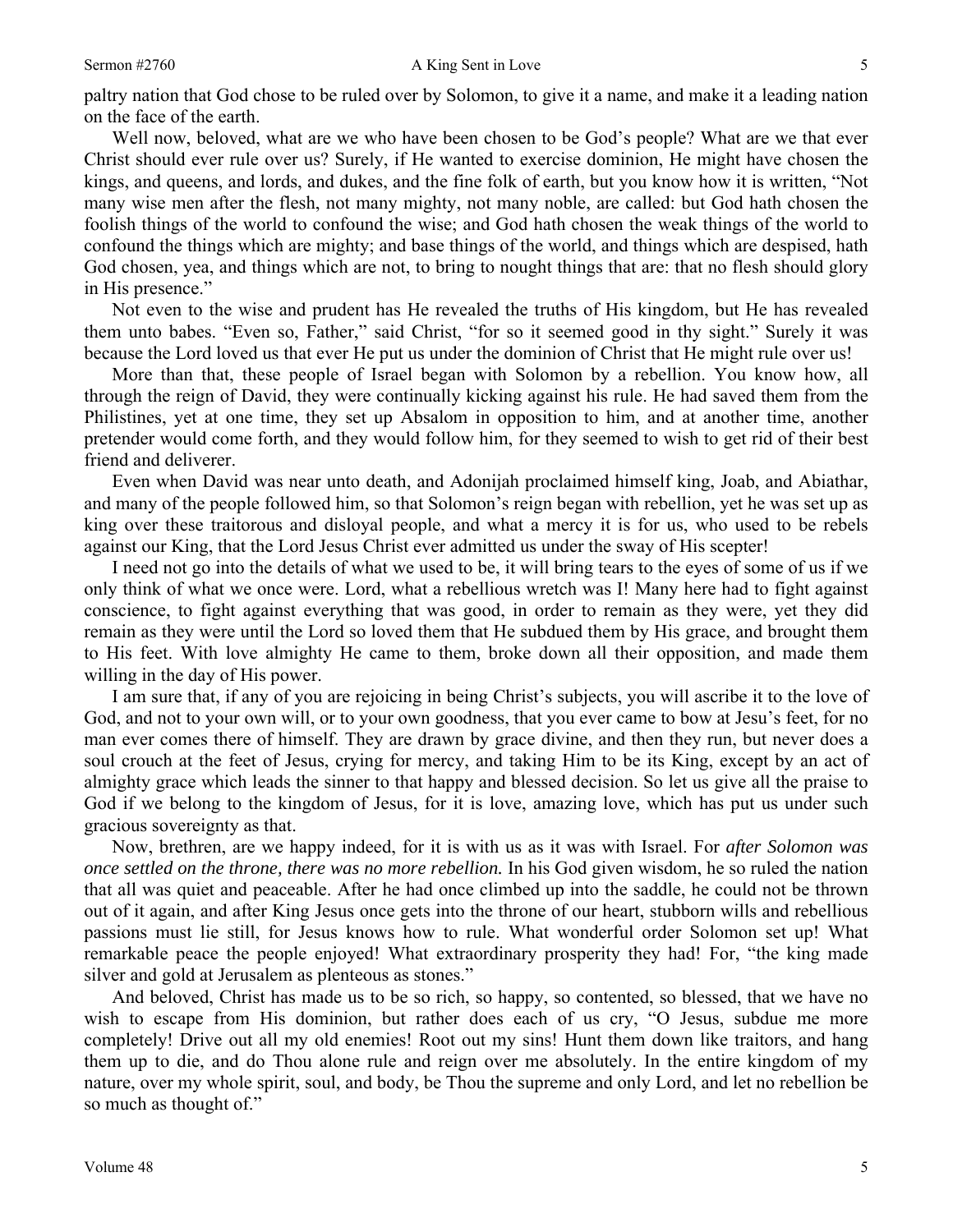But it must be the love of God that will effect this, we cannot do it of ourselves. It is the grace of God—the mighty love of God in Christ Jesus—that will subdue our spirit to the dominion of Christ, and in so far as He has already done it, let us praise and bless Him, and in any respect in which the gracious work is not yet fully accomplished, let us cry to Him to complete it.

**III.** I conclude my discourse with the third point, which is simply another view of the same truth— OUR LOVE TO GOD NOW MAKES THE REIGN OF CHRIST OVER US TO BE VERY BLESSED INDEED.

Since we have been taught to love the Lord Jesus Christ, it has become a great delight to us to be under His dominion.

First, brethren, *the courts of Christ are our home*. In this house of prayer, the Lord has often revealed Himself to us. Some of us feel that, when we get into our places here, and join in holy worship, it is the best spot beneath the sun. I know that it is so by the way in which you strive to get here on Monday evenings and Thursday nights. Many of you are glad then, as well as on the Sabbath day, to steal away for a little while out of the world, and even, perhaps, out of the worry of the household, and because our Lord Jesus Christ here manifests Himself to you, this place becomes to you the very palace of the great King, and you love to be here.

There are some hearers, who must have a very grand place of worship, and a very soft seat in it, and very eloquent preaching, and even then they soon drop off to sleep, but a true child of God, who loves his Savior with all his heart, says, "I can stand anywhere, I do not mind being squeezed up in a corner so long as I can hear about Jesus—

> *"'Sweeter sounds than music knows Charm me in Immanuel's name.'"*

That is right, man! Keep on playing that tune! Praise the name of Jesus, let that be the theme of all your music! Ring again, and again, and again, those sweet silvery bells that sound out—

#### *"Free grace and dying love."*

You may hold me by the ears, and by the heart too, as long as you play such music as that. Even though there be no eloquence in the speaker, and he only talks straight on, and tells what he knows of Jesus in his own heart, I will sit, or I will stand, anywhere, if I may but hear the strains of that blessed melody, and I know that many of you say the same. I can tell that you do by the look on your faces, and I also know how I feel myself when, now and then, it is my privilege to listen to a sermon full of Christ. That is what causes tears of joy to flow, and makes me feel, "I know that I am the Lord's, for I do rejoice in the music of His charming name."

Yes, He is such a King to us that His courts are the place of our highest delight, and we are never happier than when we are among even the meanest of those who gather within His palace gate, yea, often do we feel that we would rather be doorkeepers in the house of our God than dwell in the tents of wickedness.

We also realize that it is God's love that made Jesus to be our King, for *His service has come to be our best recreation.* I heard a young man say, in a railway carriage, "I do not like the English mode of spending Sunday. I think Sunday ought to be devoted to recreation, everybody needs recreation." An old gentleman who sat opposite to the one who made this remark, spared me the trouble of replying to him by saying, "I think, my dear sir, it is very likely that you need recreation too." "Yes," answered the young man, "I certainly do." "Ah!" said the other, "but perhaps you do not quite understand the word I used—*re-creation,* that is, being created anew, so as to be made a new creature in Christ Jesus. If you were created again, the recreation that you would then desire would be of a different kind from that which you are now advocating."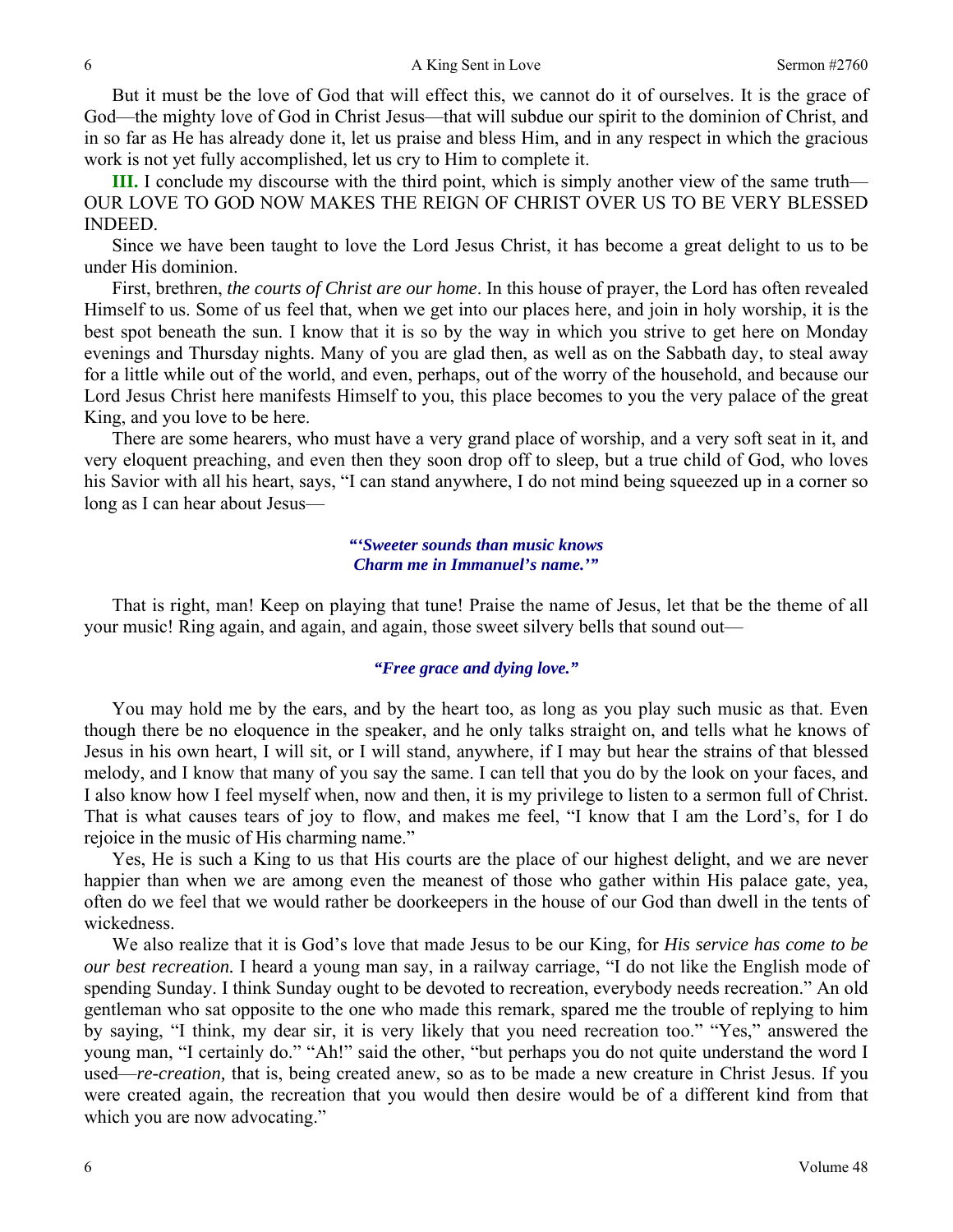That was quite true, but even using the word "recreation" in the ordinary meaning of the term, we have found the service of God to be really a recreation to us. When you, my brother, get a little spare time, I know that you feel it a pleasure to spend it in some form of service for Christ.

Someone might say to you, 'Well, I should think that you had had enough work with that quilldriving, or standing behind the counter, or toiling in that factory, and that, when you get an hour to spare, you would go to bed, or take your ease in some form or other." "No, I do not," you reply, "I go and gather my class together, or call on my scholars in their homes, and try to find out whether they have really given their hearts to the Lord Jesus Christ." "Well," says the inquirer, "do you mean to say that you get recreation out of such work as that?" "Yes," you reply, "I do," and he says, "Then, you must be an odd fish!"

Well, perhaps we are odd fish, but that is one of our highest sources of recreation. We find the service of Christ to be so blessed to us that we take our rest in it, and if sometimes we get wearied *in* it, we can truly say that we do not get wearied *of* it. Our whole soul delights in it, and we are resolved that we will serve our Savior as long as we have life and breath.

More than that, it has now become such a joy to us to serve our King that *His revenue has become our riches*. Solomon's subjects were very heavily taxed, yet their very taxes were a proof of their prosperity. They worked at a high pressure in order to produce wealth. They were a poor people to begin with, but they grew rich under the plan which Solomon adopted. It was an expensive plan, but then, if they paid much in the way of taxation, it was because they had so much the more coming in year by year.

Silver and gold had become so plentiful that it was not at all a hardship that the people should help to pay for the efficient maintenance of the king's postal service, and all the other arrangements by which they were themselves enriched.

Now, our King has a great revenue, with which we have nothing to do except to draw from it all that we need. Unbounded riches of grace are stored up in Christ Jesus, and He gives us liberty to take all that we require. As to anything that we present to Him, what little we can give we count it our highest riches to offer to Him, and whenever we do give anything to the Lord, we find that He multiplies whatever we have left in our basket and store. But if He did not do so, we should still delight to lay at His dear feet anything that we can, and we do not want Him to give it back to us. It is a delight and joy to us to have an opportunity of doing anything in His blessed service, it is no task to us, it is never irksome. Some of us—I do not know whether each one of us—can sing, with Dr. Watts—

> *"All that I am, and all I have, Shall be for ever Thine; Whate'er my duty bids me give, My cheerful hands resign.*

*Yet if I might make some reserve, And duty did not call, I love my God with zeal so great, That I would give Him all."* 

So, brethren, I hope it has come to this with many of us, that *Christ's cross is our crown*. We have fallen in love with it, and we gladly bear it for His sake. The very hardships that we endure, in connection with Christ's kingdom, have become a joy to us, while as for His glory, that is now our honor, and as for Himself, He is our heaven.

Thus have I spoken, all too feebly, concerning the King given to us by God in love. If there are any here who are not under the rule of Christ, I wish that they would, at any rate, give heed to my testimony that the service of Christ is the best service in the whole world, there is no other that is worthy to be compared with it for a single moment.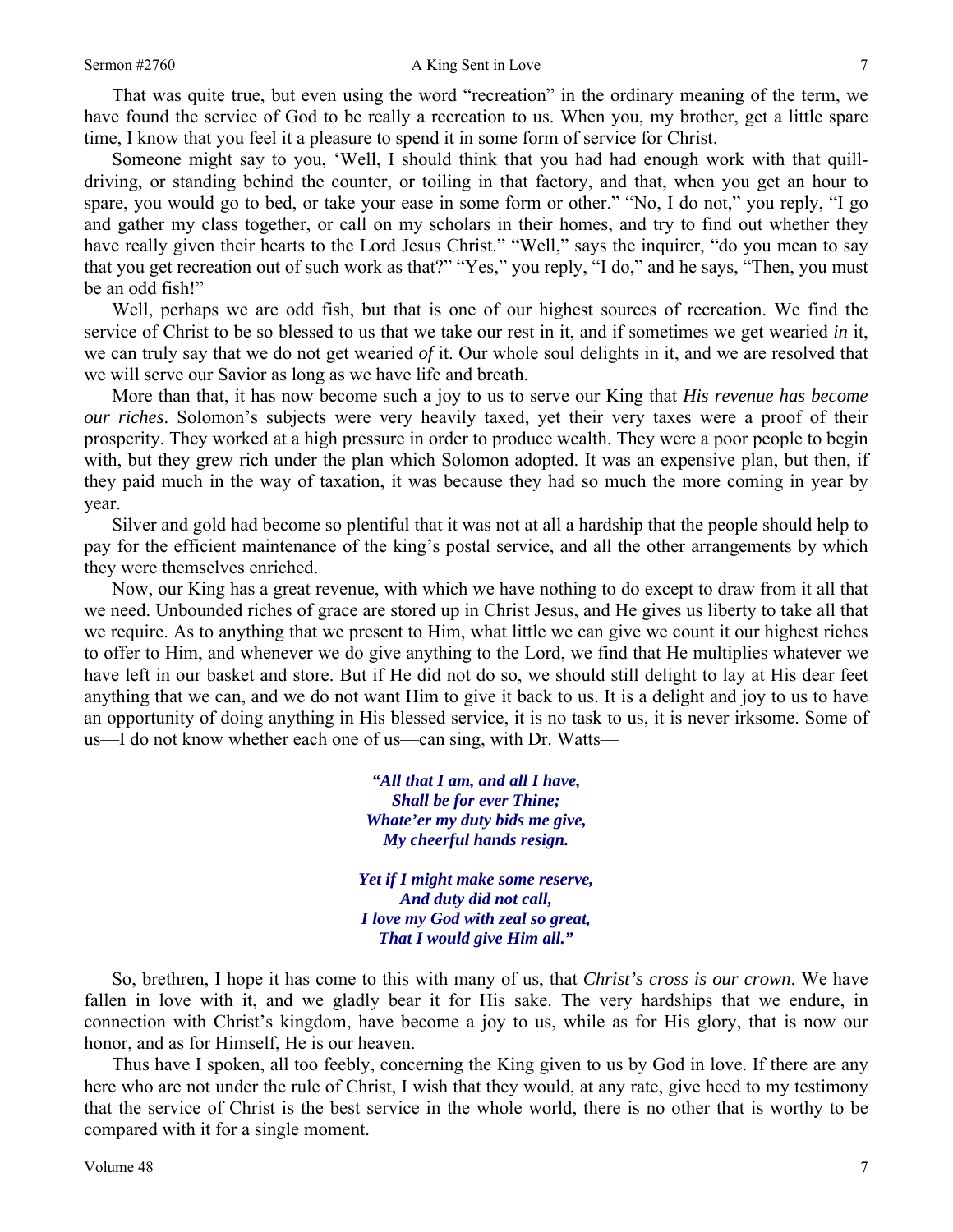If you resolve to serve yourself, or to serve the world, or to serve pleasure, or to serve the devil, you will rue the day, you may depend upon it. There is one remarkable thing about the service of Christ, which ought to have great weight with impartial observers. Many, who have lived to serve the world, have repented of their folly on their deathbeds, but there never yet was heard of even one instance of a Christian saying, when he was dying, "I am sorry that I have served Christ." There never has been, since the foundation of Christ's kingdom, one of His subjects who, when he was dying, said, "I am sorry that I did so much for Christ, that I was so earnest in His service, or so generous to His cause." No, there never has been such a case, and there never will be one.

I always say that it is the sign of a man having a good master when he tries to introduce his sons into the service of his employer. A man is not likely to complain of his master when he comes to him, and says, "I should be much obliged to you, sir, if you would take my two sons into your service." It looks as if he had a good master when he talks like that. Well, that is my own case, it is my intense delight to see my two sons actively engaged in the service of my Master. He has been a good Master to me.

I often wonder that He has not turned me off, yet I should have wondered still more if He had done so, because He has said, "I will never leave thee, nor forsake thee." He has borne with my ill manners, and put up with many imperfections in my service, all this while. I wonder that He is not tired of me, yet I have His own word for it that He will not turn me adrift, for He has said, "Him that cometh to me, I will in no wise cast out."

I must love Him, I must praise Him, and I wish that everyone else would enter the service of my blessed Lord and Master. If you would only give Him a trial, (by God's grace, may you be led to do so!) you would never repent of it. Ask any man, who loves the Lord Jesus Christ, whether He has ever regretted having done so, you will never find one who will say that he has.

Well then, if we can all speak so well of our King, we think that common reason, if it were really reasonable, would lead men to say, "Can we not enter into this service too?" I pray that God's grace may enable many of you to say this. Will you not seek to become His servant this very hour? The way into His service is by yourself becoming nothing, and letting Him be your All in all.

Any soldier can tell you how he gets into his sovereign's service. What does he give in order that he may become a soldier? Give? Why, he gives nothing at all, he takes a shilling from the recruiting officer, and that seals the act. That is the way to become a Christian, take the Lord Jesus Christ as your own. He gives you Himself, so trust Him and take Him, for thus you become His soldier, enlisted forever. He will teach you your drill, He will show you how to behave yourself aright in His service, and He will give you a rich reward at the end of it. So may He bless each one of you, for His dear name's sake! Amen.

#### **HYMNS FROM "OUR OWN HYMN BOOK"—334, 307, 787**

## **EXPOSITION BY C. H. SPURGEON**

[From The Treasury of David, by C. H. Spurgeon, a comprehensive commentary on the Book of Psalms, which occupied twenty years of the author's busy life. It is published, in seven volumes, at 8s. each, by Messrs. Passmore and Alabaster. Over 140,000 volumes of this work have been sold.]

#### *PSALM 72:1-4*

# **Verse 1.** *Give the king thy judgments, O God, and thy righteousness unto the king's son.*

"Give the king thy judgments, O God." The right to reign was transmitted by descent from David to Solomon, but not by that means alone, Israel was a theocracy, and the kings were but the viceroys of the greater King, hence the prayer that the new king might be enthroned by divine right, and then endowed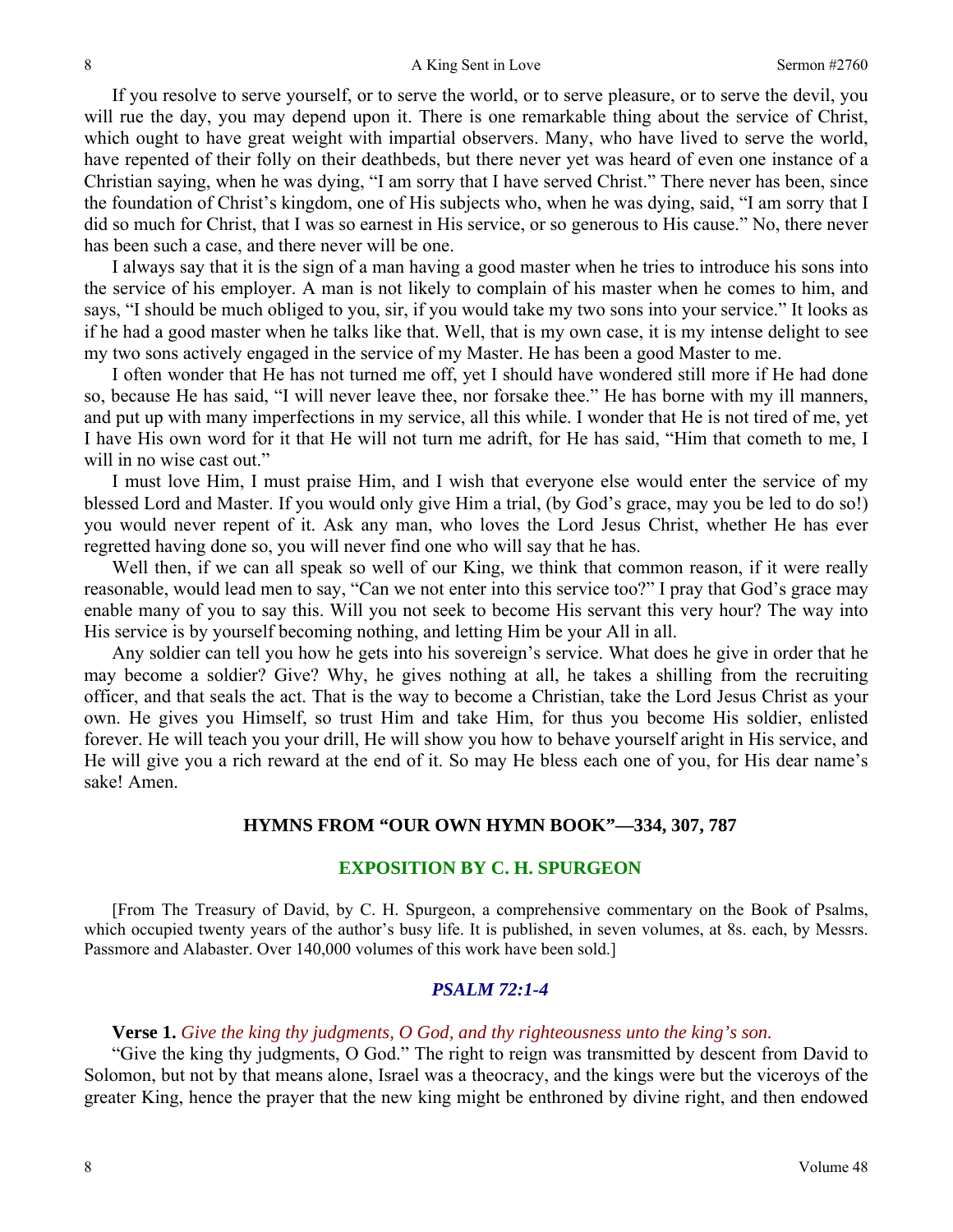with divine wisdom. Our glorious King in Zion has all judgment committed to Him. He rules in the name of God over all lands. He is King "Dei Gratia" as well as by right of inheritance.

"And thy righteousness unto the king's son." Solomon was both king and king's son, so also is our Lord. He has power and authority in Himself, and also royal dignity given Him of His Father. He is the righteous King, in a word, He is "the LORD our righteousness." We are waiting till He shall be manifested among men as the ever-righteous Judge. May the Lord hasten in His own time the longlooked-for day! Now wars and fightings are even in Israel itself, but soon the dispensation will change, and David, the type of Jesus warring with our enemies, shall be displaced by Solomon the prince of peace.

**2.** *He shall judge thy people with righteousness, and thy poor with judgment.* 

"He shall judge thy people with righteousness." Clothed with divine authority, he shall use it on the behalf of the favored nation, for whom he shall show himself strong, that they be not misjudged, slandered, or in any way treated maliciously. His sentence shall put their accusers to silence, and award the saints their true position as the accepted of the Lord. What a consolation to feel that none can suffer wrong in Christ's kingdom, He sits upon the great white throne, unspotted by a single deed of injustice, or even mistake of judgment, reputations are safe enough with Him.

"And thy poor with judgment." True wisdom is manifest in all the decisions of Zion's King. We do not always understand His doings, but they are always right. Partiality has been too often shown to rich and great men, but the King of the last and best of monarchies deals out even-handed justice, to the delight of the poor and despised.

Here we have the poor mentioned side by side with their King. The sovereignty of God is a delightful theme to the poor in spirit, they love to see the Lord exalted, and have no quarrel with Him for exercising the prerogatives of His crown. It is the fictitious wealth which labors to conceal real poverty, which makes men cavil at the reigning Lord, but a deep sense of spiritual need prepares the heart loyally to worship the Redeemer King.

On the other hand, the King has a special delight in the humbled hearts of His contrite ones, and exercises all His power and wisdom on their behalf, even as Joseph in Egypt ruled for the welfare of his brethren.

**3.** *The mountains shall bring peace to the people, and the little hills, by righteousness.* 

"The mountains shall bring peace to the people." Thence, aforetime, rushed the robber bands which infested the country, but now the forts there erected are the guardians of the land, and the watchmen publish far and near the tidings that no foe is to be seen. Where Jesus is, there is peace, lasting, deep, eternal. Even those things which were once our dread, lose all terror when Jesus is owned as Monarch of the heart, death itself, that dark mountain, loses all its gloom. Trials and afflictions, when the Lord is with us, bring us an increase rather than a diminution of peace.

"And the little hills, by righteousness." Seeing that the rule of the monarch was just, every little hill seemed clothed with peace. Injustice has made Palestine a desert, if the Turk and Bedouin were gone, the land would smile again, for even in the most literal sense, justice is the fertilizer of lands, and men are diligent to plough and raise harvests when they have the prospects of eating the fruit of their labors. In a spiritual sense, peace is given to the heart by the righteousness of Christ, and all the powers and passions of the soul are filled with a holy calm, when the way of salvation, by a divine righteousness, is revealed. Then do we go forth with joy, and are led forth with peace, the mountains and the hills break forth before us into singing.

**4.** *He shall judge the poor of the people, he shall save the children of the needy, and shall break in pieces the oppressor.* 

"He shall judge the poor of the people." He will do them justice, yea, and blessed be His name, more than justice, for He will delight to do them good.